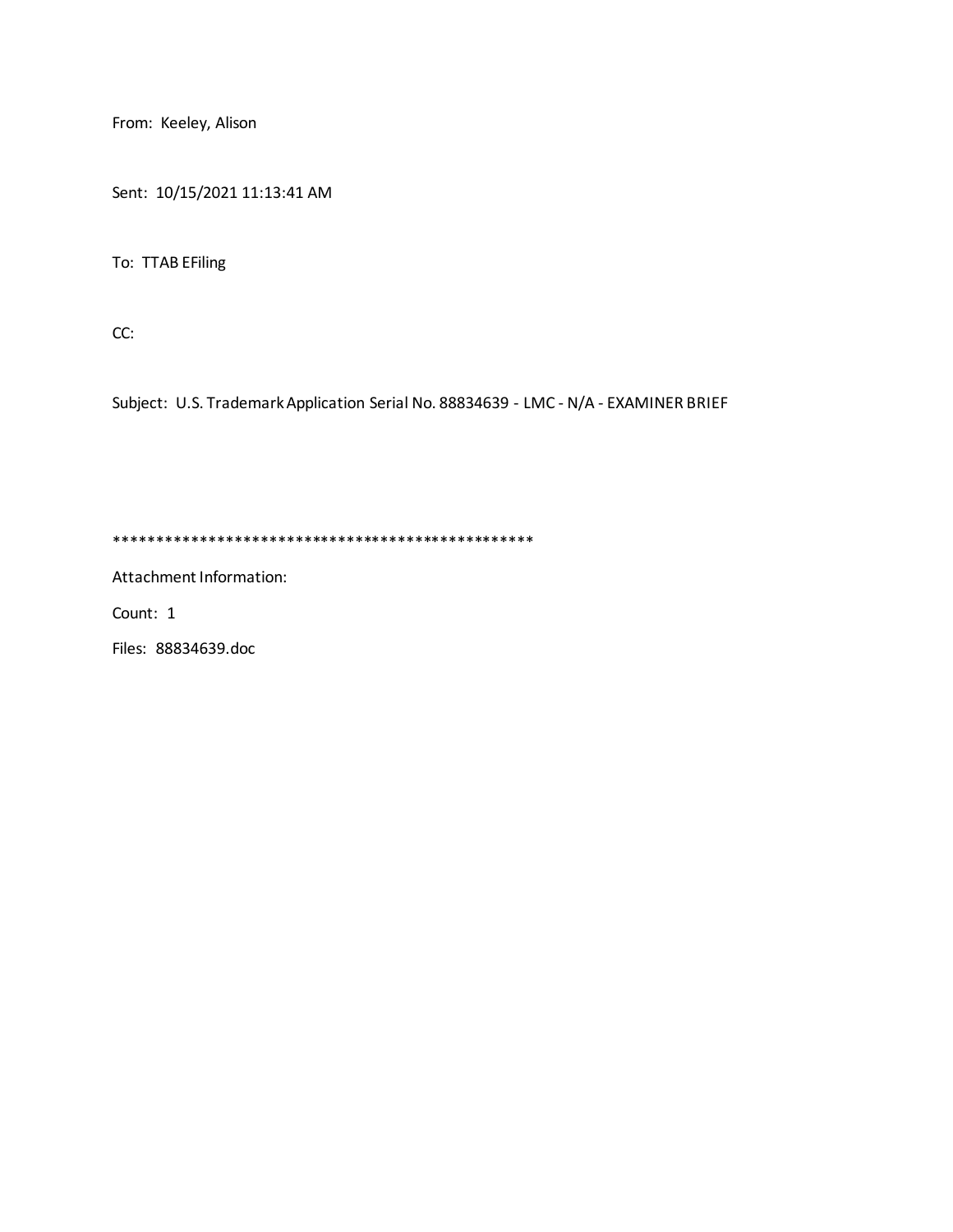## **United States Patent and Trademark Office (USPTO)**

**U.S. Application SerialNos.**88834639and 88834641

**Mark:** LMC

**Correspondence Address:** AUGUSTO R LOPEZ

SMGQ LAW

201 ALHABMBRA CIRCLE STE 1205

CORAL GABLES, FL 33134

**Applicant:** CRP LMC PROP CO, L.L.C.

**Reference/DocketNo.**N/A

**Correspondence EmailAddress:**

roland@smgqlaw.com

1

# **EXAMINING ATTORNEY'S APPEAL BRIEF**

These proceedings concern the appeals in U.S. Application Serial Nos. 88834639 and 88834641

for which consolidation was granted on September 1, 2021.<sup>1</sup>

 $1$  The references to pages in TICRS below refer to both applications as the attachments are identical.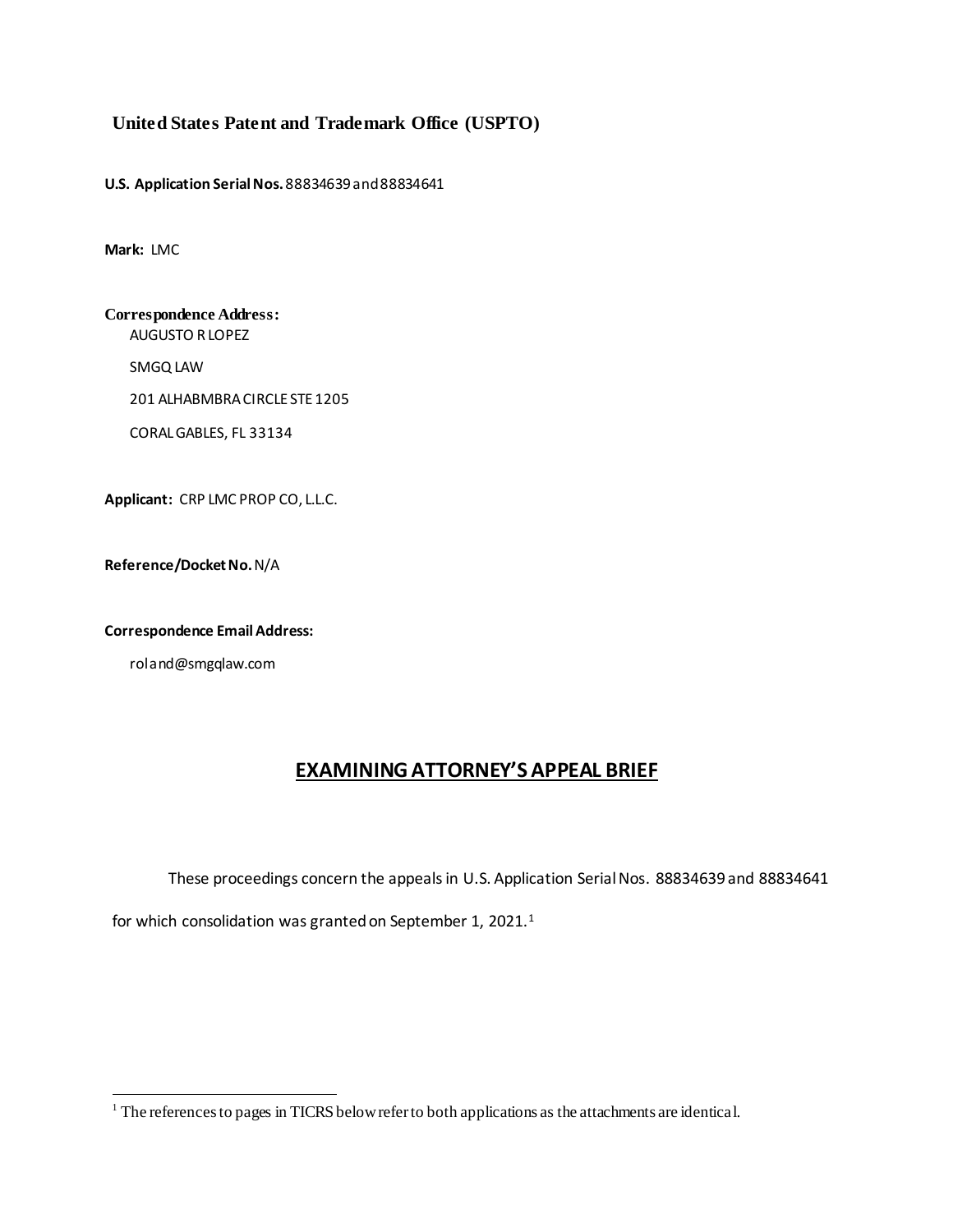The applicant has appealed the examining attorney's<sup>2</sup> final refusal to register the marks in U.S. Application Nos. 88834639 LMC (in stylized form) and 88834641 LMC (design plus words) both for "Marina services" in Class 39 on the grounds that applicant's marks are likely to cause confusion, mistake, or deception under Trademark Act Section 2(d), 15 U.S.C. §1052(d), with the marks in U.S. Registration Nos. 5176104 LMC and 5185288 LMC S.S. BADGER A HISTORIC LANDMARK (design plus words) both for "Ferry-boat transport" in Class 39. The cited registrations are owned by the same registrant.

#### **FACTS**

On March 14, 2020, applicant applied to register the marks LMC (in stylized characters) and LMC (design plus words) for the services "Marina services" in Class 39.

On June 9, 2020, the examining attorney issued Office Actions in both applications in which the examining attorney issued a refusal under Trademark Act Section 2(d) 15 U.S.C. §1052(d), based upon a likelihood of confusion with the marks in U.S. Registration Nos. 5176104 LMC and 5185288 LMC S.S. BADGER A HISTORIC LANDMARK (design plus words) both for "Ferry-boat transport" in Class 39.

On November 25, 2020, applicant filed Responses in both applications in which applicant provided arguments and evidence against the Section 2(d) Refusal. On January 4, 2020, the examining attorney issued a Final Refusal in both applications based on the Section 2(d) likelihood of confusion refusal with respect to U.S. Registration Nos. 5176104 and 5185288.

On June 25, 2021, applicant filed a Notice of Appeal for both applications and on August 22, 2021, applicant filed its Appeal Brief in both applications, which were forwarded to the examining

1

<sup>&</sup>lt;sup>2</sup> The applications were originally assigned to examining attorney Dana Dickson. The applications were reassigned to the undersigned examining attorney on July 30, 2020.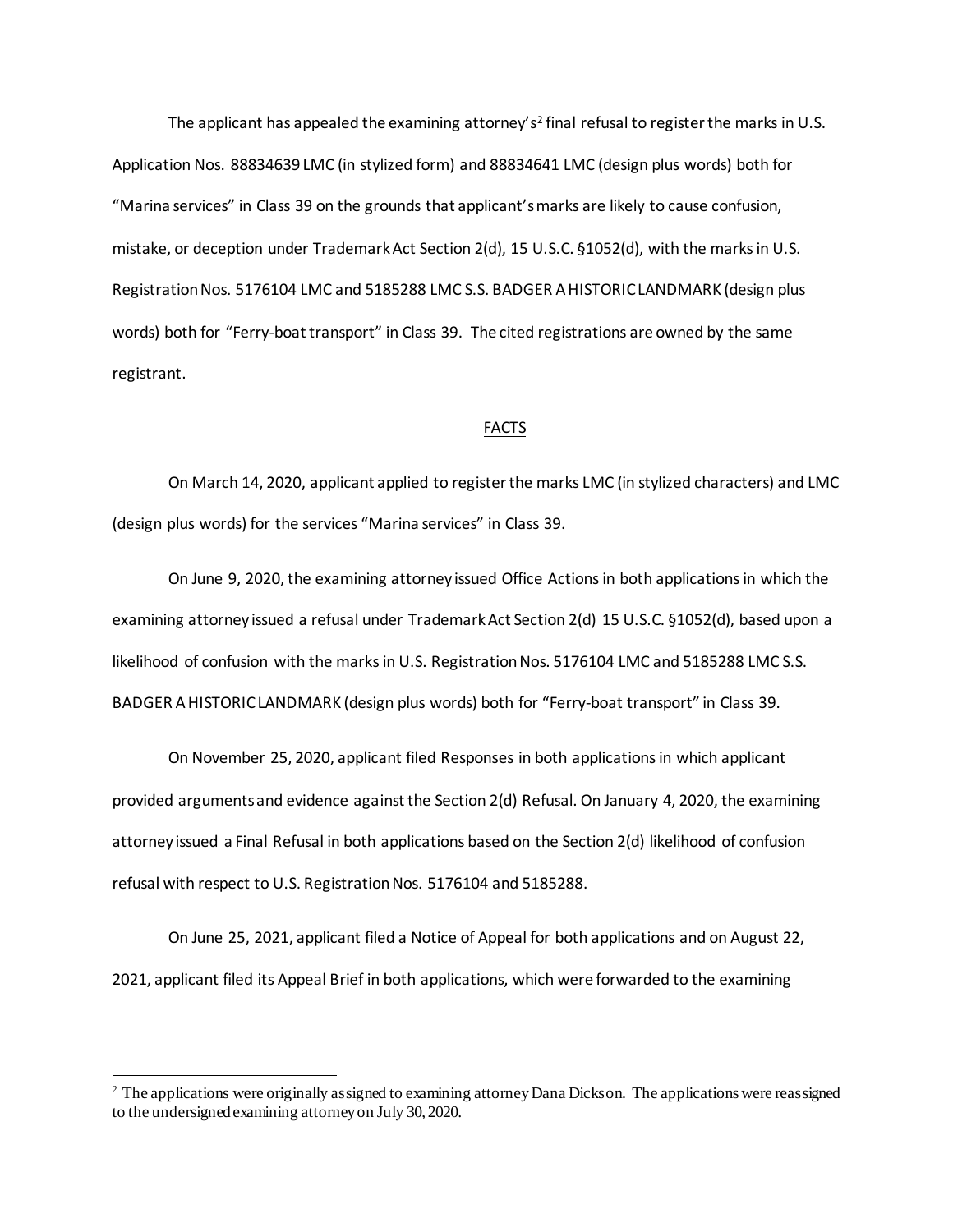attorney on August 23, 2021. On September 1, 2021, the examining attorney filed a Motion to Consolidate the appeals, which was granted on the same day.

#### ISSUE

The sole issue presented on appeal is whether the applicant's marks, when used on or in connection with the applicant's services, so resemble the marksin U.S. Registration Nos. 5176104 and 5185288 to be likely to cause confusion, to cause mistake, or to deceive under Section 2(d) of the Trademark Act.

### ARGUMENT

# **APPLICANT'S AND REGISTRANT'S MARKS ARE CONFUSINGLY SIMILAR AND APPLICANT'S AND REGISTRANT'S SERVICES ARE CLOSELY RELATED SUCH THAT CONSUMERS ARE LIKELY TO BE CONFUSED, MISTAKEN, OR DECEIVED AS TO THE SOURCE OF THE SERVICES**

Trademark Act Section 2(d) bars registration of an applied-for mark that is so similar to a registered mark that it is likely consumers would be confused, mistaken, or deceived as to the commercial source of the services of the parties. *See* 15 U.S.C. §1052(d). Likelihood of confusion is determined on a case-by-case basis by applying the factors set forth in *In re E. I. du Pont de Nemours & Co.*, 476 F.2d 1357, 1361, 177 USPQ 563, 567 (C.C.P.A. 1973) (called the "*du Pont* factors"). *In re i.am.symbolic, llc*, 866 F.3d 1315, 1322, 123 USPQ2d 1744, 1747 (Fed. Cir. 2017). Any evidence of record related to those factors need be considered; however, "not all of the *DuPont* factors are relevant or of similar weight in every case." *In re Guild Mortg. Co.*, 912 F.3d 1376, 1379, 129 USPQ2d 1160, 1162 (Fed. Cir. 2019) (quoting *In re Dixie Rests., Inc.*, 105 F.3d 1405, 1406, 41 USPQ2d 1531, 1533 (Fed. Cir. 1997)).

Although not all *du Pont* factors may be relevant, there are generally two key considerations in any likelihood of confusion analysis: (1) the similarities between the compared marks and (2) the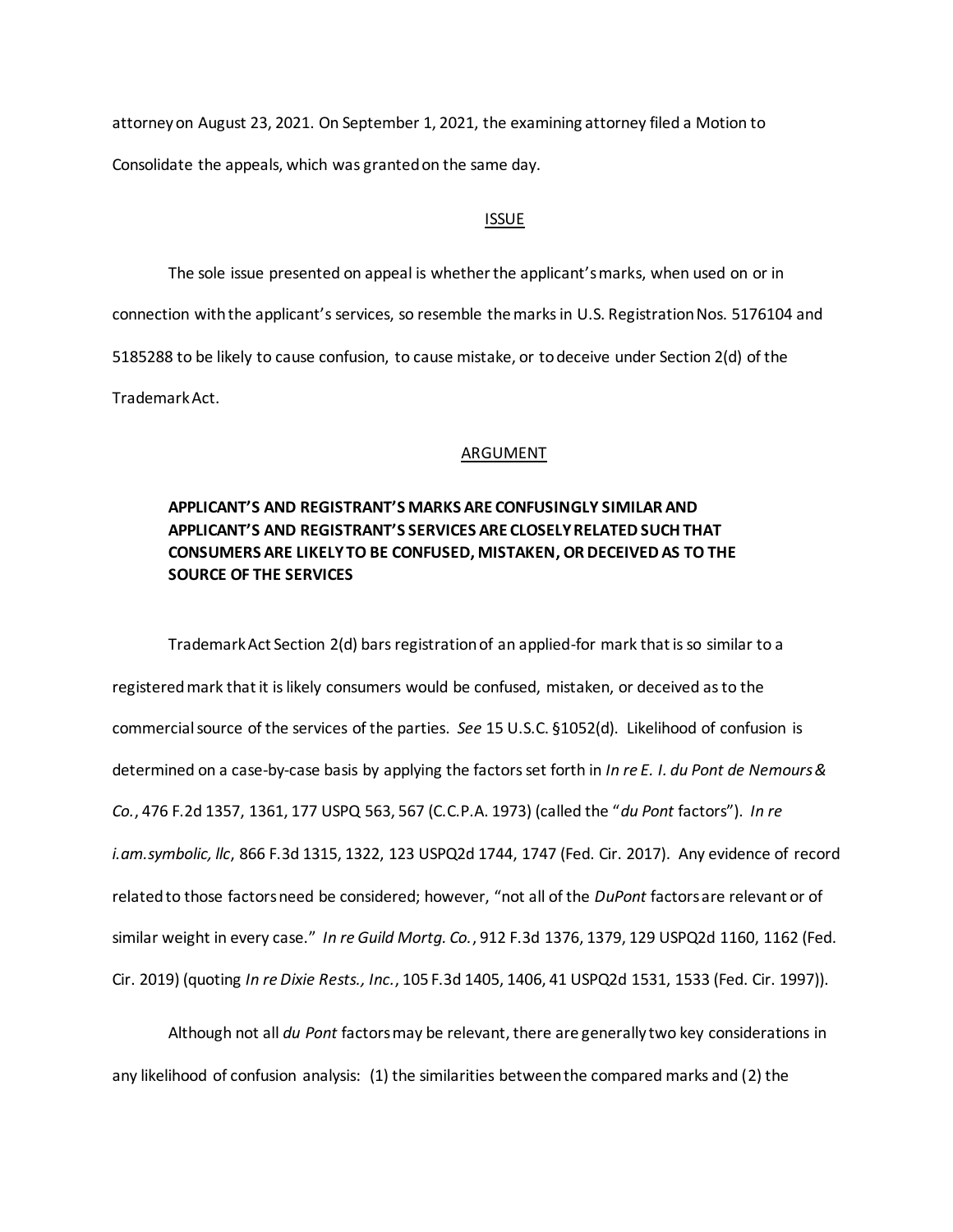relatedness of the compared services. *See In re i.am.symbolic, llc*, 866 F.3d at 1322, 123 USPQ2d at 1747 (quoting *Herbko Int'l, Inc. v. Kappa Books, Inc.*, 308 F.3d 1156, 1164-65, 64 USPQ2d 1375, 1380 (Fed. Cir. 2002)); *Federated Foods, Inc. v. Fort Howard Paper Co.*, 544 F.2d 1098, 1103, 192 USPQ 24, 29 (C.C.P.A. 1976) ("The fundamental inquiry mandated by [Section] 2(d) goes to the cumulative effect of differences in the essential characteristics of the goods [or services] and differences in the marks."); TMEP §1207.01.

#### **A. Applicant's Marks and Registrant's Marks are Confusingly Similar**

In a likelihood of confusion determination, marks are compared in their entireties for similarities in appearance, sound, connotation, and commercial impression. *Stone Lion Capital Partners, LP v. Lion Capital LLP*, 746 F.3d 1317, 1321, 110 USPQ2d 1157, 1160 (Fed. Cir. 2014) (quoting *Palm Bay Imps., Inc. v. Veuve Clicquot Ponsardin Maison Fondee En 1772*, 396 F.3d 1369, 1371, 73 USPQ2d 1689, 1691 (Fed. Cir. 2005)); TMEP §1207.01(b)-(b)(v). "Similarity in any one of these elements may be sufficient to find the marks confusingly similar." *In re Inn at St. John's, LLC*, 126 USPQ2d 1742, 1746 (TTAB 2018) (citing *In re Davia*, 110 USPQ2d 1810, 1812 (TTAB 2014)), *aff'd per curiam*, 777 F. App'x 516, 2019 BL 343921 (Fed. Cir. 2019); TMEP §1207.01(b).

In the present case, applicant's mark in U.S. Application Serial No. 88834639 is LMC (in stylized form) and the mark in U.S. Application Serial No. 88834641 us LMC (design plus words). The registered marks are LMC in standard characters in U.S. Registration No. 5176104 and LMC S.S. BADGER A HISTORIC LANDMARK (design plus words) in U.S. Registration No. 5185288. These marks are confusingly similar.

Specifically, the literal element of applicant's mark, LMC, is incorporated entirely within each of the registered marks. Nothing in the marks points to a particular significance for the marks, and this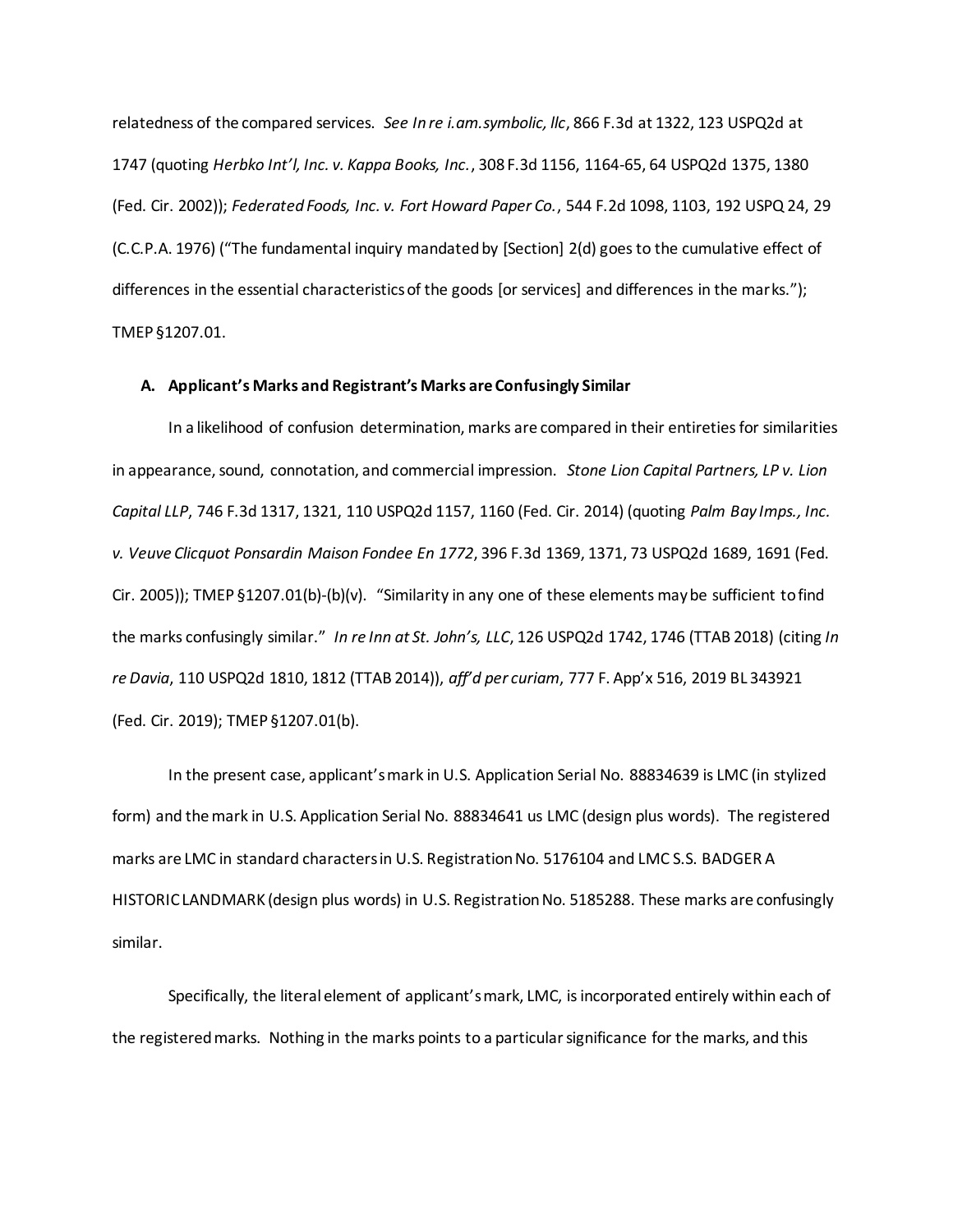does not appear to have any particular significance in relation to the services.<sup>3</sup> Thus, the marks share a literal element that is identical in sound and appearance and does not differ in meaning.

Moreover, as this is the only wording in both applications and U.S. Registration No. 5176104, the marks are highly similar in sound and appearance and do not immediately differ in meaning.

The mark in U.S. Registration No. 5185288 contains the additional wording S.S. BADGER A HISTORIC LANDMARK. However, this wording provides additional information about the services. First, S.S. BADGER appears to be the name of the ship. S.S. means "Steam Ship" and so indicates the type of boat that is providing the services.<sup>4</sup> Based on the placement of the wording BADGER, this appears to be the name of the ship.<sup>5</sup> The wording A HISTORIC LANDMARK refers to a thing or site that has been recognized as having historic significance.<sup>6</sup> Thus consumers encountering the applicant's LMC marks and the registrant's mark with additional wording would likely perceive this as providing additional information about the services.

Further, the wording "S.S." and "A HISTORIC LANDMARK" has been disclaimed. Although marks are compared in their entireties, one feature of a mark may be more significant or dominant in creating a commercial impression. *See In re Viterra Inc.*, 671 F.3d 1358, 1362, 101 USPQ2d 1905, 1908 (Fed. Cir. 2012); *In re Nat'l Data Corp.*, 753 F.2d 1056, 1058, 224 USPQ 749, 751 (Fed. Cir. 1985); TMEP §1207.01(b)(viii), (c)(ii). Disclaimed matter that is descriptive of or generic for a party's services is typically less significant or less dominant when comparing marks. *In re Detroit Athletic Co.*, 903 F.3d

<sup>&</sup>lt;sup>3</sup> See evidence attached to January 4, 2021 Office Action from AcronymFinder.com (pages 28-29 in TICRS).

<sup>4</sup> *See id.*, evidence from Nadaguides.com (pages 30-31 in TICRS) and MarineInsight.com(pages 32-33 in TICRS).

<sup>&</sup>lt;sup>5</sup> See *id.*, evidence from Nadaguides.com (pages 47-50 in TICRS), Wikipedia.org (pages 51-52 in TICRS), and GCaptain.com (pages 53-58 in TICRS).

<sup>&</sup>lt;sup>6</sup> See id., evidence from TheOldHouselife.com (pages 34-36 in TICRS), Savingplaces.org (pages 37-41 in TICRS) and VillagePreservation.org (pages 42-46 in TICRS).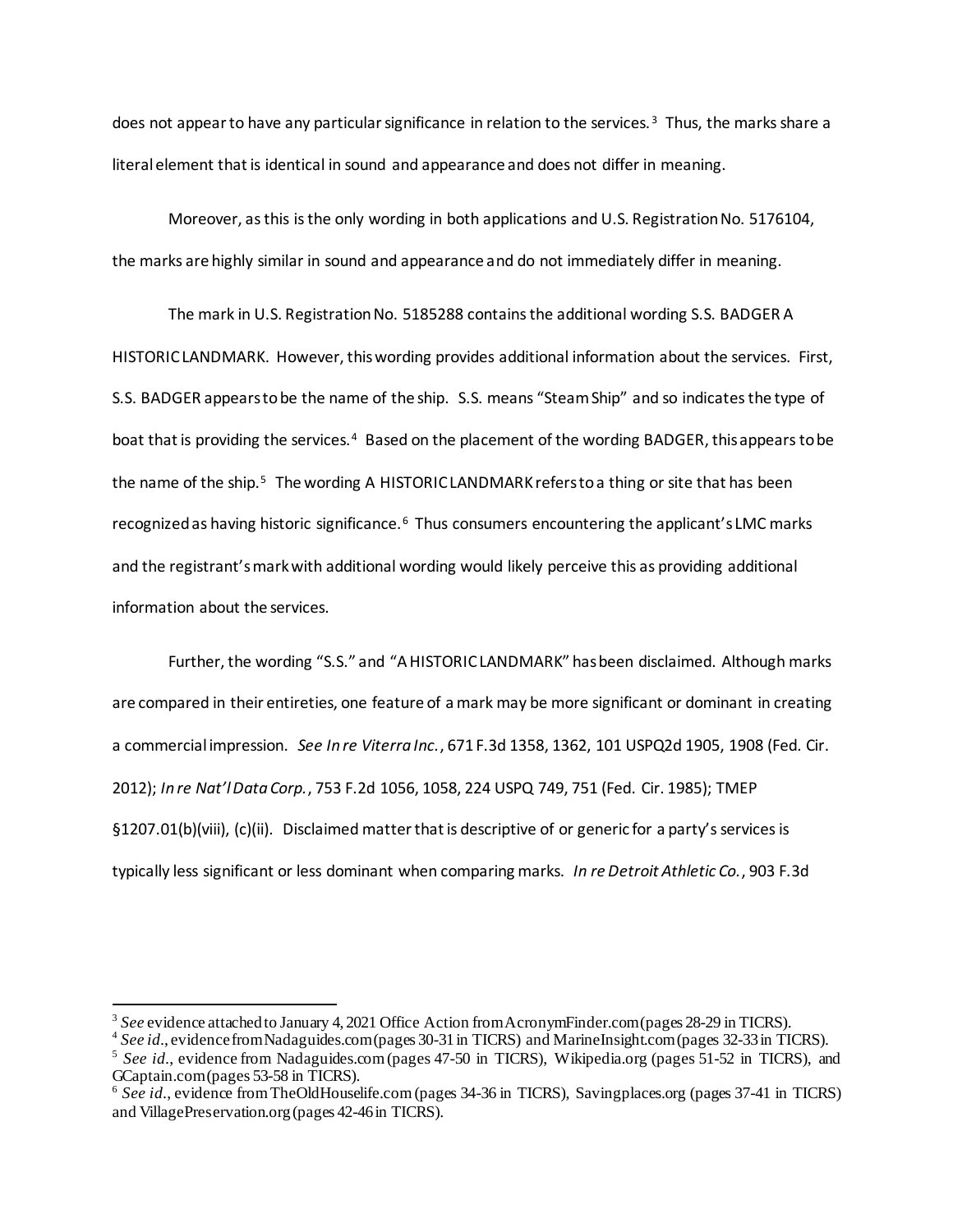1297, 1305, 128 USPQ2d 1047, 1050 (Fed. Cir. 2018) (citing *In re Dixie Rests., Inc.*, 105 F.3d 1405, 1407, 41 USPQ2d 1531, 1533-34 (Fed. Cir. 1997)); TMEP §1207.01(b)(viii), (c)(ii).

Applicant's mark in U.S. Application Serial No. 88834641 and U.S. Registration No. 5185288 have design elements. However, when evaluating a composite mark consisting of words and a design, the word portion is normally accorded greater weight because it is likely to make a greater impression upon purchasers, be remembered by them, and be used by them to refer to or request the services. *In re Aquitaine Wine USA, LLC*, 126 USPQ2d 1181, 1184 (TTAB 2018) (citing *In re Viterra Inc*., 671 F.3d 1358, 1362, 101 USPQ2d 1905, 1908 (Fed. Cir. 2012)); TMEP §1207.01(c)(ii). Thus, although marks must be compared in their entireties, the word portion is often considered the dominant feature and is accorded greater weight in determining whether marks are confusingly similar, even where the word portion has been disclaimed. *In re Viterra Inc.*, 671 F.3d at 1366-67, 101 USPQ2d at 1911 (citing *Giant Food, Inc. v. Nation's Foodservice, Inc.*, 710 F.2d 1565, 1570-71, 218 USPQ2d 390, 395 (Fed. Cir. 1983)).

In this case, applicant's additional design element is the design of a front of a ship appearing inside the letter "C". The registrant's design element is of a steam ship. These designs reference the boat-related services and do not create a differing commercial impression for the shared wording. Moreover, the designs both feature boats and so are visually similar. Thus, this additional design does not overcome the similarity created by the shared lettering.

Further, the mark in U.S. Registration No. 5176104 is in standard characters. A mark in typed or standard characters may be displayed in any lettering style; the rights reside in the wording or other literal element and not in any particular display or rendition. *See In re Viterra Inc.*, 671 F.3d 1358, 1363, 101 USPQ2d 1905, 1909 (Fed. Cir. 2012); *In re Mighty Leaf Tea*, 601 F.3d 1342, 1348, 94 USPQ2d 1257, 1260 (Fed. Cir. 2010); 37 C.F.R. §2.52(a); TMEP §1207.01(c)(iii). Thus, a mark presented in stylized characters and/or with a design element generally will not avoid likelihood of confusion with a mark in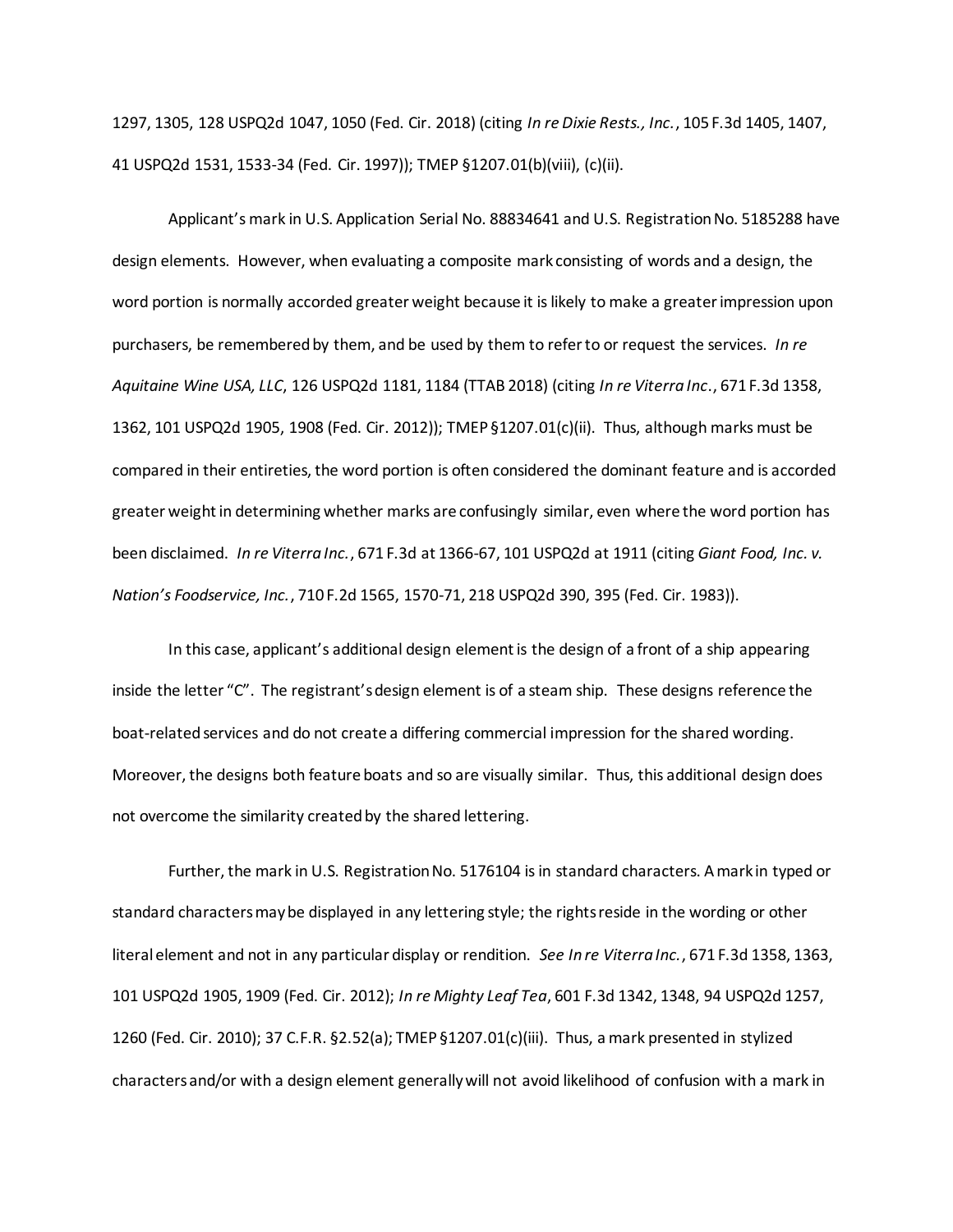typed or standard characters because the word portion could be presented in the same manner of display. *See, e.g.*, *In re Viterra Inc.*, 671 F.3d at 1363, 101 USPQ2d at 1909; *Squirtco v. Tomy Corp.*, 697 F.2d 1038, 1041, 216 USPQ 937, 939 (Fed. Cir. 1983) (stating that "the argument concerning a difference in type style is not viable where one party asserts rights in no particular display").

Therefore, the standard character registered mark could be presented in any manner of display, including one similar to applicant's marks. Thus, the stylization and design in applicant's marks do not overcome the similarity based on the shared lettering, particularly when compared to U.S. Registration No. 5176104.

Thus, as the marks share the identical characters "LMC" and the additional matter in the respective marks does not create a differing impression or overcome the similarity created by this identical element, these marks are confusingly similar.

#### **Applicant's Arguments Regarding the Similarity of the Marks**

First, applicant argues that LMC in the applicant's and registrant's marks have differing meanings and impressions because LMC stands for "Lauderdale Marine Center" in applicant's marks and "Lake Michigan Carferry" in the registrant's marks. However, this interpretation relies on information not contained in the marks themselves. The marks are compared as they appear in the drawing of the application and in the registration; the USPTO does not consider how an applicant and registrant actually use their marks in the marketplace. *In re Aquitaine Wine USA, LLC*, 126 USPQ2d 1181, 1186 (TTAB 2018) (citing *In re i.am.symbolic, llc*, 866 F.3d 1315, 1324, 123 USPQ2d 1744, 1749 (Fed. Cir. 2017)).

Thus, as the marks here provide no interpretation or meaning for LMC, the comparison of the marks cannot be limited based on extrinsic evidence of usage. Consumers encountering both marks, as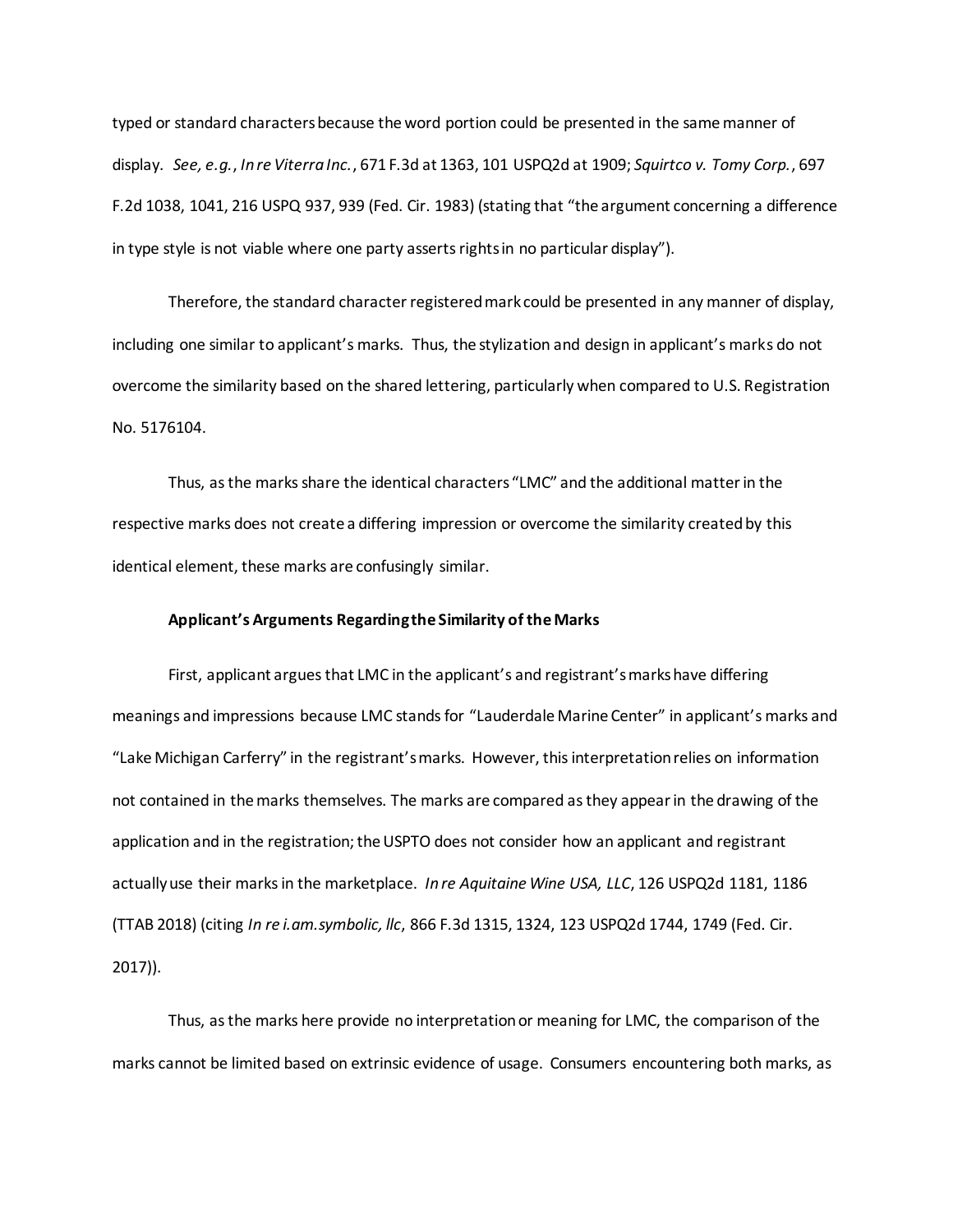they appear in the application and registration, would not be made aware of this differing significance. Therefore, this argument is unpersuasive.

Second, applicant argues that the marks differ. However, when comparing marks, "[t]he proper test is not a side-by-side comparison of the marks, but instead whether the marks are sufficiently similar in terms of their commercial impression such that [consumers] who encounter the marks would be likely to assume a connection between the parties." *Cai v. Diamond Hong, Inc.*, 901 F.3d 1367, 1373, 127 USPQ2d 1797, 1801 (Fed. Cir. 2018) (quoting *Coach Servs., Inc. v. Triumph Learning LLC*, 668 F.3d 1356, 1368, 101 USPQ2d 1713, 1721 (Fed. Cir. 2012)); TMEP §1207.01(b). The proper focus is on the recollection of the average purchaser, who retains a general rather than specific impression of trademarks. *In re Inn at St. John's, LLC*, 126 USPQ2d 1742, 1746 (TTAB 2018) (citing *In re St. Helena Hosp.*, 774 F.3d 747, 750-51, 113 USPQ2d 1082, 1085 (Fed. Cir. 2014); *Geigy Chem. Corp. v. Atlas Chem. Indus., Inc.*, 438 F.2d 1005, 1007, 169 USPQ 39, 40 (C.C.P.A. 1971)), *aff'd per curiam*, 777 F. App'x 516, 2019 BL 343921 (Fed. Cir. 2019); TMEP §1207.01(b).

As discussed above, consumers are likely to view applicant's mark as a variation of the registered marks, particularly U.S. Registration No. 5176104, which is a standard character mark that shares an identical literal element with both of applicant's marks. Thus, the fact that the marks differ is not the test and does not overcome the similarity based on this shared lettering.

Therefore, applicant's argumentsregarding the similarity of the marks are unpersuasive.

### **B. Applicant's Services and Registrant's Services are Closely Related**

In a Likelihood of Confusion determination, the services are compared to determine whether they are similar, commercially related, or travel in the same trade channels. *See Coach Servs., Inc. v. Triumph Learning LLC*, 668 F.3d 1356, 1369-71, 101 USPQ2d 1713, 1722-23 (Fed. Cir. 2012); *Herbko Int'l,*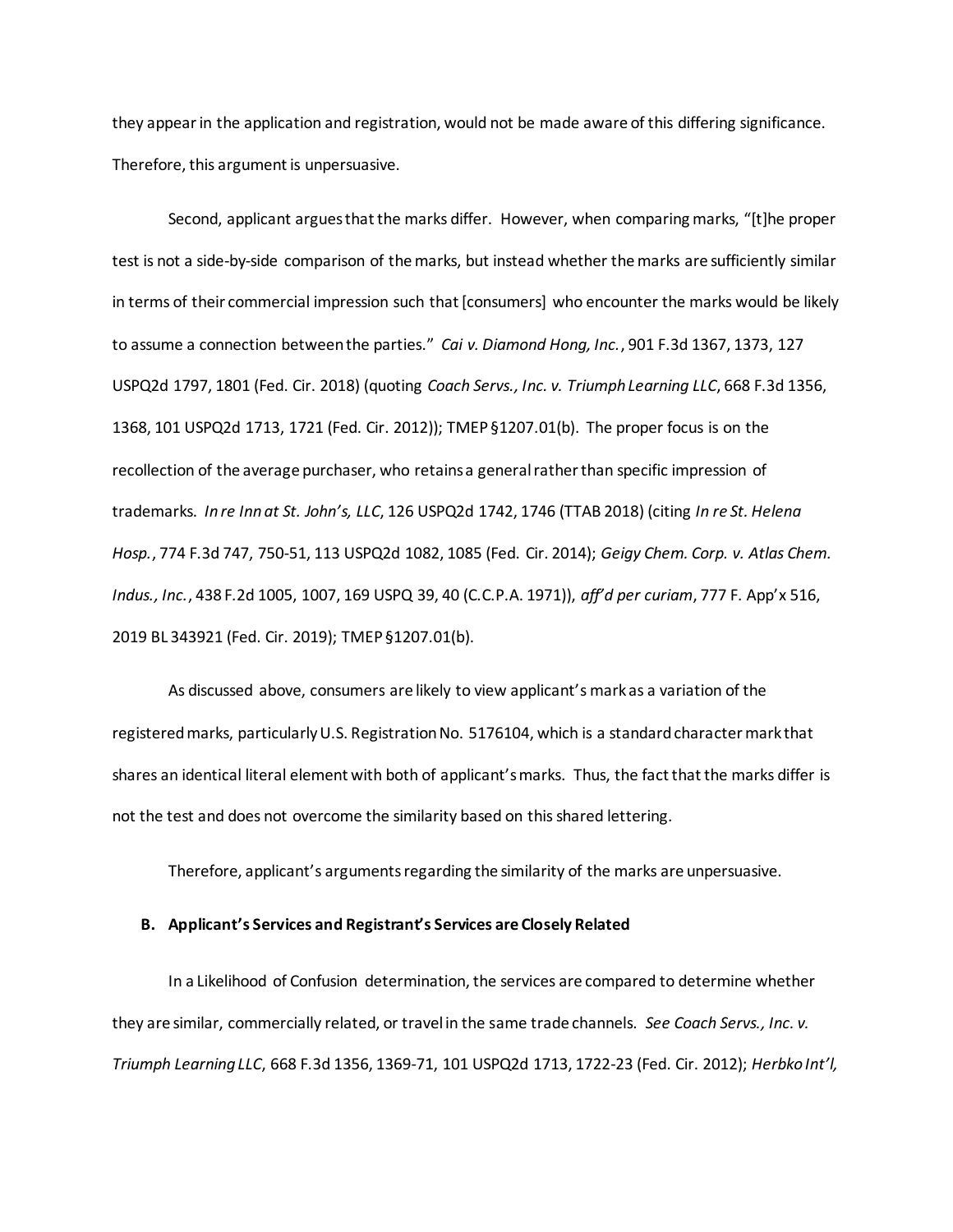*Inc. v. Kappa Books, Inc.*, 308 F.3d 1156, 1165, 64 USPQ2d 1375, 1381 (Fed. Cir. 2002); TMEP §§1207.01, 1207.01(a)(vi).

The compared services need not be identical or even competitive to find a likelihood of confusion. *See On-line Careline Inc. v. Am. Online Inc.*, 229 F.3d 1080, 1086, 56 USPQ2d 1471, 1475 (Fed. Cir. 2000); *Recot, Inc. v. Becton*, 214 F.3d 1322, 1329, 54 USPQ2d 1894, 1898 (Fed. Cir. 2000); TMEP §1207.01(a)(i). They need only be "related in some manner and/or if the circumstances surrounding their marketing are such that they could give rise to the mistaken belief that [the services] emanate from the same source." *Coach Servs., Inc. v. Triumph Learning LLC*, 668 F.3d 1356, 1369, 101 USPQ2d 1713, 1722 (Fed. Cir. 2012) (quoting *7-Eleven Inc. v. Wechsler*, 83 USPQ2d 1715, 1724 (TTAB 2007)); TMEP §1207.01(a)(i).

Here, the applicant's services (in both applications) are "Marina services" in Class 39. The registrant's services (in both registrations) are "Ferry-boat transport" in Class 39. These services are related.

First, the following evidence demonstrates that these services commonly originate from the same sources under the same marks:

- Evidence from Crystalcoastnc.org (discussing a marina and ferry service), attached to January 4, 2021 Office Action, pages 60-61 in TICRS.
- Evidence from Barboursmarina.com (discussing a marina and ferry under the same mark), attached to January 4, 2021 Office Action, pages 62-64 in TICRS.
- Evidence from Bullrivermarina.com (discussing a boat service as part of a marina), attached to January 4, 2021 Office Action, pages 65-71 in TICRS.
- Evidence from Harborpointmarinas.com (listing a water taxi as part of the amenities of a marina service), attached to January 4, 2021 Office Action, pages 72-73 in TICRS.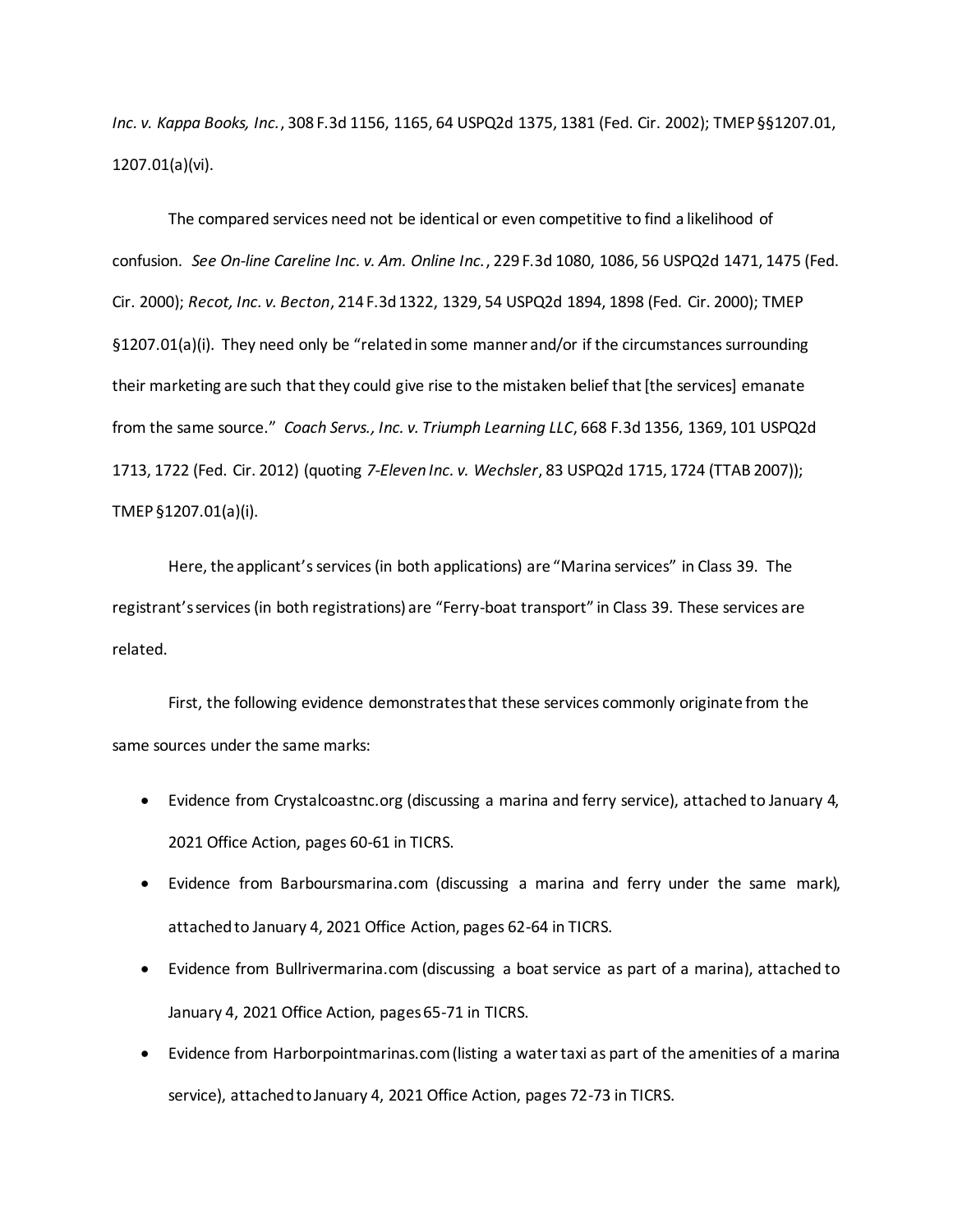Evidence from Sailfishmarina.com (listing a water taxi as part of a marina service), attached to January 4, 2021 Office Action, pages 74-78 in TICRS.

Second, the following evidence demonstrates that ferry boat services commonly operate from marinas, and so these services would be encountered in the same locations:

- Evidence from Marinawaterbus.com, (showing a boat service from a marina), attached to January 4, 2021 Office Action, pages 79-81 in TICRS.
- Evidence from Hubbardsmarina.com, (showing a ferry as departing from a marina), attached to January 4, 2021 Office Action, pages 82-84 in TICRS.
- Evidence from VisitNC.com, (listing a marina as a homeport for ferries), attached to January 4, 2021 Office Action, pages 85-86 in TICRS.
- Evidence from Clearwaterferry.com, (listing a ferry that departs from a marina), attached to January 4, 2021 Office Action, pages 87-88 in TICRS.
- Evidence from StHazards.com, (discussing a ferry from a marina), attached to January 4, 2021 Office Action, pages 89-91 in TICRS.

The above-referenced Internet evidence establishes that the services originate from the same sources under the same marks and are offered together in the same locations in a complementary manner. Thus, applicant's and registrant's services are considered related for likelihood of confusion purposes. *See, e.g.*, *In re Davey Prods. Pty Ltd.*, 92 USPQ2d 1198, 1202-04 (TTAB 2009); *In re Toshiba Med. Sys. Corp.*, 91 USPQ2d 1266, 1268-69, 1271-72 (TTAB 2009).

Furthermore, the trademark examining attorney has previously provided evidence from the USPTO's X-Search database consisting of a number of third-party marks registered for use in connection with the same or similar services as those of both applicant and registrant in this case. This evidence shows that the services listed therein, namely, marina services and ferry or boat transport services are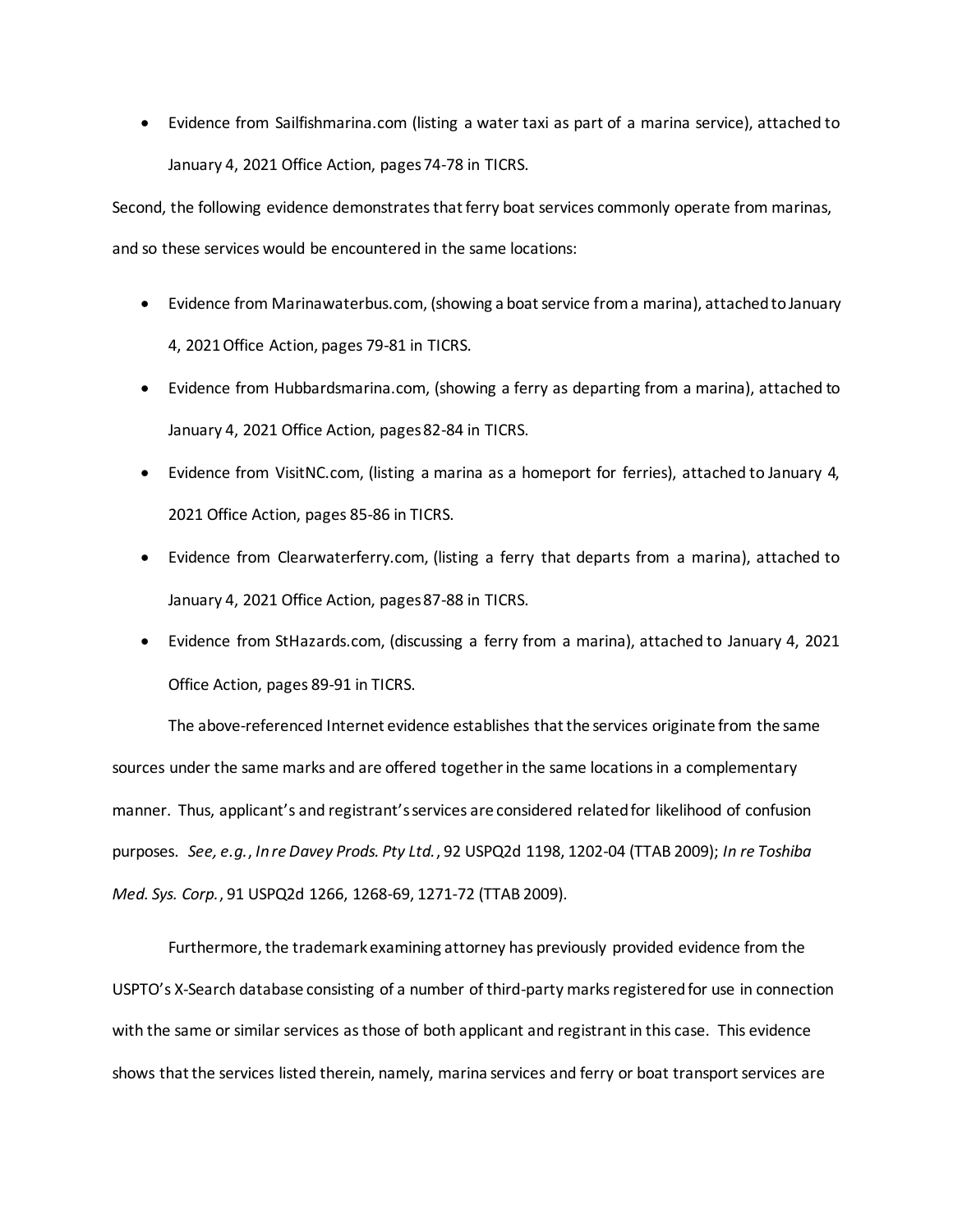of a kind that may emanate from a single source under a single mark. *See In re I-Coat Co.*, 126 USPQ2d 1730, 1737 (TTAB 2018) (citing *In re Infinity Broad. Corp*., 60 USPQ2d 1214, 1217-18 (TTAB 2001); *In re Albert Trostel & Sons Co.*, 29 USPQ2d 1783, 1785-86 (TTAB 1993); *In re Mucky Duck Mustard Co.*, 6 USPQ2d 1467, 1470 n.6 (TTAB 1988)); TMEP §1207.01(d)(iii).

In particular, please see the highlighted registrations below:

| U.S. Registration No. | <b>Mark</b>                     | <b>Services</b>                                                                                                                                                                                                                                                                                                                                                                                                                                                                                                                                                                                                                                                           |
|-----------------------|---------------------------------|---------------------------------------------------------------------------------------------------------------------------------------------------------------------------------------------------------------------------------------------------------------------------------------------------------------------------------------------------------------------------------------------------------------------------------------------------------------------------------------------------------------------------------------------------------------------------------------------------------------------------------------------------------------------------|
| 18079737              | <b>BULLFROG</b>                 | Class 39: arranging and conducting travel tours;<br>houseboat, powerboat and R.V. rental services;<br>boat rental services; transportation services;<br>namely, ferry services, marina services                                                                                                                                                                                                                                                                                                                                                                                                                                                                           |
| 32558078              | SAVILLE FERRY<br><b>SERVICE</b> | Class 39: boat chartering, car parking, delivery of<br>goods by ferry, document delivery by ferry,<br>ferryboat operating, ferry-boat transport, freight<br>transportation by ferry, marina services, marine<br>transport, organization of travel and boat trips,<br>parking lot services, passenger ship transport,<br>rental of boats, rental of car parking spaces, rental<br>of parking spaces, rental of vehicle parking spaces,<br>rental of vessels, river transport by boat, ship<br>piloting, ship unloading, transport by ferry, boat<br>and ship, transportation of passengers and/or<br>goods by ferry boat and ship, vehicle parking and<br>vessel transport |
| 43913519              | <b>BRIDGE MARINA</b>            | Class 39: Boat chartering; Boat cruises; Boat rental;<br>Boat towing services; Boat transport; Conducting<br>boat charters; Leasing of boat slips; Marina<br>services; Marine towing; Marine transport;<br>Pleasure boat cruises; Rental of boats                                                                                                                                                                                                                                                                                                                                                                                                                         |
| 460896110             | <b>HIGH SIERRA MARINE</b>       | Class 39: Barge transport; Boat salvage; Boat<br>storage; Boat towing services; Boat transport;<br>Boathouse services; Diving and underwater                                                                                                                                                                                                                                                                                                                                                                                                                                                                                                                              |

<sup>&</sup>lt;sup>7</sup> Attached to January 4, 2021 Office Action, pages 2-3 in TICRS.

<sup>&</sup>lt;sup>8</sup> Attached to June 9, 2020 Office Action, pages 7-9 in TICRS.

<sup>&</sup>lt;sup>9</sup> Attached to June 9, 2020 Office Action, pages 10-11 in TICRS.

<sup>&</sup>lt;sup>10</sup> Attached to June 9, 2020 Office Action, pages 12-13 in TICRS.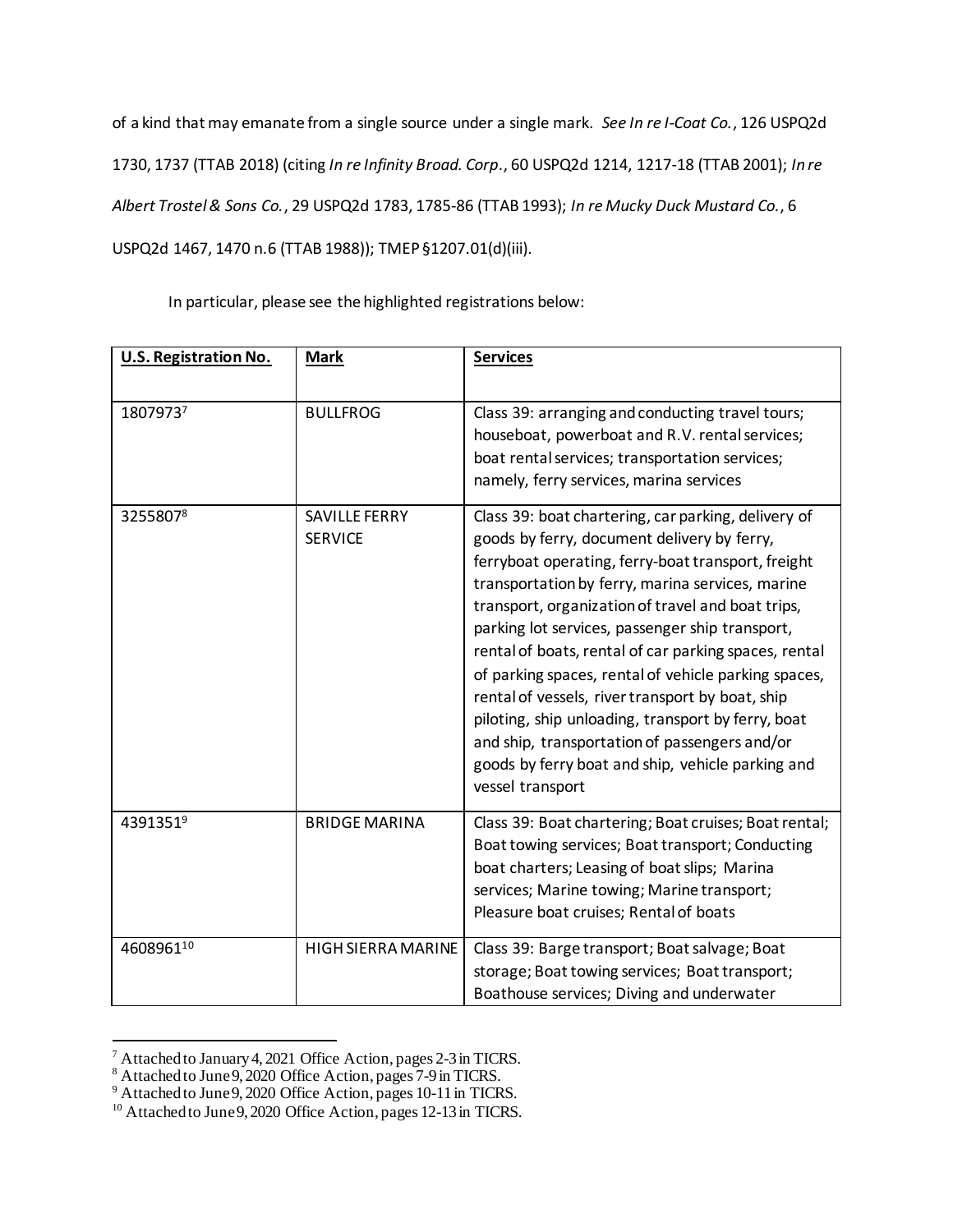|           |                                        | salvage; Marina services; Marine towing; Marine<br>transport; Refloating of boats; Sailboat<br>transportation services; Storage of goods;<br>Underwater salvage; Vehicle and boat moving<br>services; Vessel salvage; Vessel transport                                                                                                                                                                                                                                                                |
|-----------|----------------------------------------|-------------------------------------------------------------------------------------------------------------------------------------------------------------------------------------------------------------------------------------------------------------------------------------------------------------------------------------------------------------------------------------------------------------------------------------------------------------------------------------------------------|
| 483178411 | (Oval Design)                          | Class 39: Marina services; rental of berths for<br>marina crafts; boat storage; rental of marine crafts,<br>namely, boats; arranging of travel tours; arranging<br>of cruises; boat rental; arranging and conducting<br>sightseeing tours for others; providing information<br>about travel tours; travel agency services, namely,<br>making reservations and bookings for<br>transportation; transport reservation; pleasure<br>boat transport; car transport; rental of deep water<br>diving suits. |
| 507272012 | <b>ANTELOPE POINT</b><br><b>MARINA</b> | Class 39: marina services; boat rental services;<br>houseboat rental services; rental of personal<br>watercraft, namely, kayaks and water scooters;<br>boat cruises; boat transport services; boat storage<br>services; leasing of boat slips                                                                                                                                                                                                                                                         |
| 524385913 | <b>SUNTEX MARINAS</b>                  | Class 39: Marina services; rental of berths for<br>marina crafts; the provision, rental, and leasing of<br>wet and dry boat slips; boat storage; rental of<br>marine crafts, namely, boats, water scooters,<br>personal jet boats, kayaks, paddle boats, and<br>personal watercraft; boat chartering services; boat<br>cruises; boat transport and towing services; marine<br>towing services; boat launch services; rental of<br>boat lifts; boat hauling services; boat<br>transportation services  |
| 561266114 | #YOUR PLACE IN THE<br><b>SUN</b>       | Class 39: Marina services; rental of berths for<br>marina crafts; the provision, rental, and leasing of<br>wet and dry boat slips; boat storage; rental of<br>marine crafts, namely, boats, water scooters,<br>personal jet boats, kayaks, paddle boats, and<br>personal watercraft; boat chartering services; boat                                                                                                                                                                                   |

<sup>&</sup>lt;sup>11</sup> Attached to January 4, 2020 Office Action, pages 12-14 in TICRS.

<sup>&</sup>lt;sup>12</sup> Attached to June 9, 2020 Office Action, pages 14-16 in TICRS.

<sup>&</sup>lt;sup>13</sup> Attached to January 4, 2020 Office Action, pages 15-17 in TICRS.

<sup>&</sup>lt;sup>14</sup> Attached to January 4, 2020 Office Action, pages 18-20 in TICRS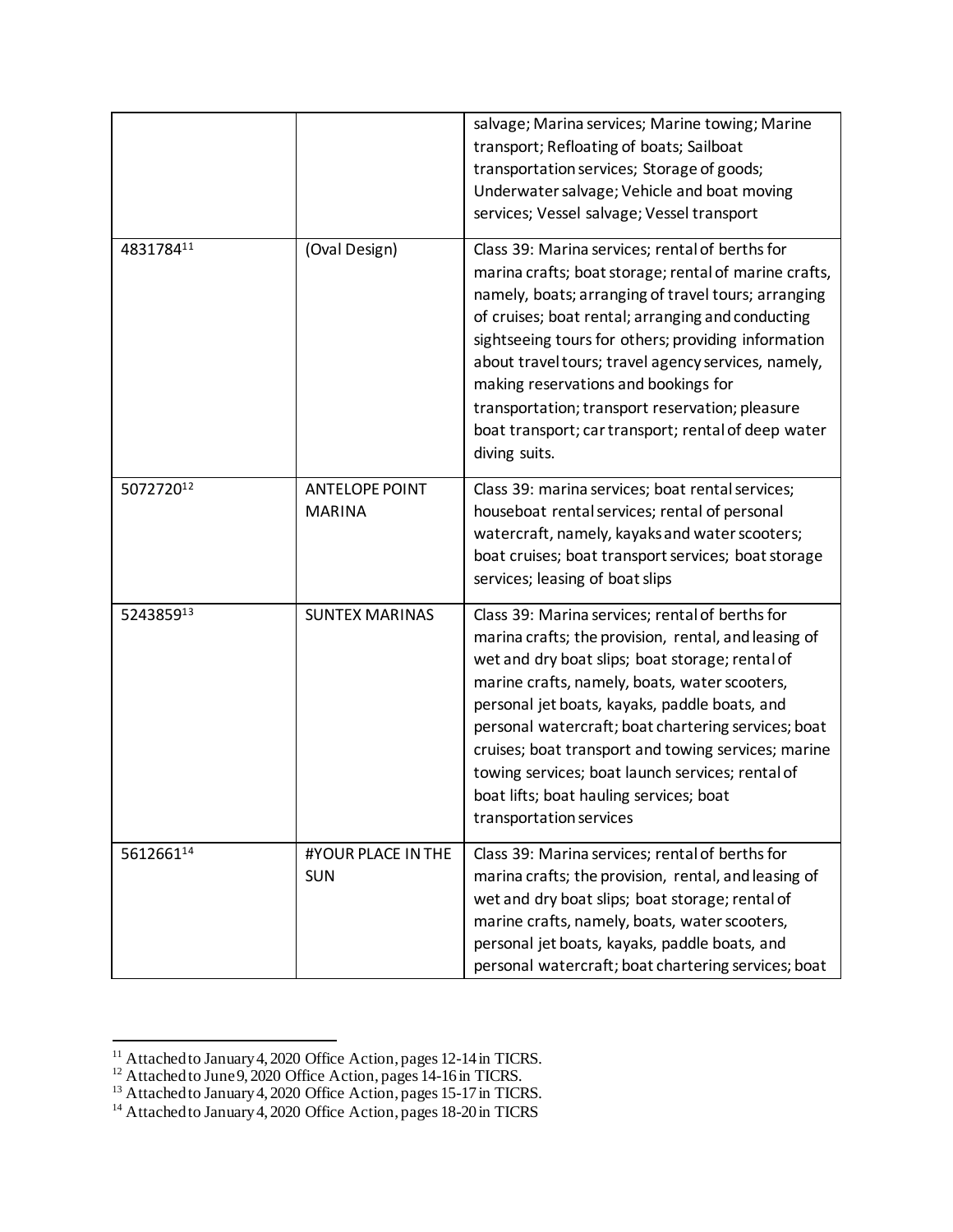|           |                                | cruises; boat launch services; rental of boat lifts;<br>boat hauling services; boat transportation services                                                                                                      |
|-----------|--------------------------------|------------------------------------------------------------------------------------------------------------------------------------------------------------------------------------------------------------------|
| 602324115 | <b>KNOTTY OAR</b>              | Class 39: Boat rental; Boat salvage; Boat storage;<br>Boat towing services; Boat transport; Marina<br>services; Leasing of boat slips; Refloating of boats;<br>Rental of boats; Vehicle and boat moving services |
| 615869416 | <b>BITTER END</b>              | Class 39: Marina services, featuring berthing,<br>mooring, docking, and storage; boat cruises;<br>providing transport for boat excursions by boat,<br>namely, sailboats and yachts                               |
| 619020717 | RESORTS WORLD<br><b>BIMINI</b> | Class 39: Transportation services, namely,<br>transport by ferry, boat, and shuttle bus; marina<br>services; valet parking services and rental of<br>parking spaces                                              |

Therefore, as the services originate from the same sources under the same marks and are offered together, these services are related.

### **Applicant's Arguments Regarding the Relatedness of the Services**

First, applicant argues that the services are distinct. As discussed above, the goods not need be identical or competitive to find a likelihood of confusion. *See* TMEP §1207.01(a)(i). The test is instead whether the services are of a kind that could give rise to the mistaken belief that the services originate from the same sources. *Id.* Thus, the fact that applicant's and registrant's services do not include each other does not mean that the services are not related. As shown by the evidence set forth above, these are the kind of services that are offered by the same sources and are offered in the same locations. Therefore, consumers are likely to presume a connection between providers of these kinds of services. Thus, this argument is not persuasive.

<sup>&</sup>lt;sup>15</sup> Attached to June 9, 2020 Office Action, pages 17-19 in TICRS.

<sup>&</sup>lt;sup>16</sup> Attached to January 4, 2020 Office Action, pages 25-27 in TICRS.

<sup>&</sup>lt;sup>17</sup> Attached to January 4, 2020 Office Action, pages 21-24 in TICRS.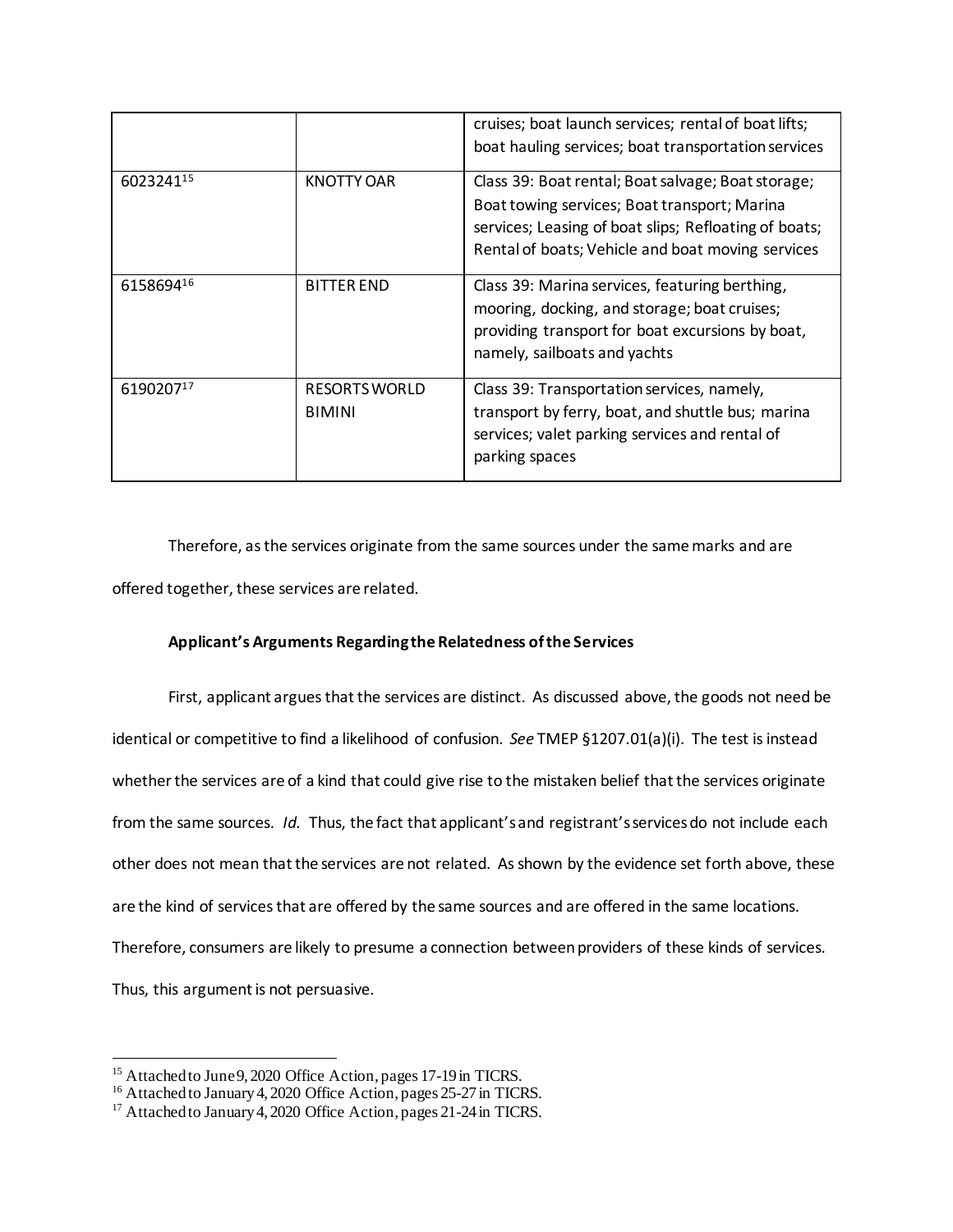Second, applicant argues that its activities are geographically separate from those of registrant. However, applicant seeks a geographically unrestricted registration. The owner of a registration without specified limitations enjoys a presumption of exclusive right to nationwide use of the registered mark under Trademark Act Section 7(b), 15 U.S.C. §1057(b), regardless of its actual extent of use. *Giant Food, Inc. v. Nation's Foodservice, Inc.*, 710 F.2d 1565, 1568, 218 USPQ 390, 393 (Fed. Cir. 1983). Therefore, the geographical extent of applicant's and registrant's activities is not relevant to a likelihood of confusion determination. As a result, this argument is unpersuasive.

Applicant argues that registrant's services are limited to a specific vessel and specific usage and applicant's services are limited to distinct services. However, this relies on extrinsic evidence regarding applicant's and registrant's services. Determining likelihood of confusion is based on the description of the services stated in the application and registration at issue, not on extrinsic evidence of actual use. *See In re Detroit Athletic Co.*, 903 F.3d 1297, 1307, 128 USPQ2d 1047, 1052 (Fed. Cir. 2018) (citing *In re i.am.symbolic, llc*, 866 F.3d 1315, 1325, 123 USPQ2d 1744, 1749 (Fed. Cir. 2017)).

Here, applicant's arguments are primarily based on extrinsic limitations and evidence regarding the actual services; however no such limitations exist in the identification in the application or registration. Therefore, this argument is unpersuasive.

Applicant argues that the channels of trade differ. As discussed above, the services of the parties have no restrictions as to nature, type, channels of trade, or classes of purchasers and are "presumed to travel in the same channels of trade to the same class of purchasers." *In re Viterra Inc.*, 671 F.3d 1358, 1362, 101 USPQ2d 1905, 1908 (Fed. Cir. 2012) (quoting *Hewlett-Packard Co. v. Packard Press, Inc.*, 281 F.3d 1261, 1268, 62 USPQ2d 1001, 1005 (Fed. Cir. 2002)). Again, applicant's arguments regarding the channels of trade is based on extrinsic evidence regarding the services and not on the identifications in the applications or registrations. Therefore, this argument is unpersuasive.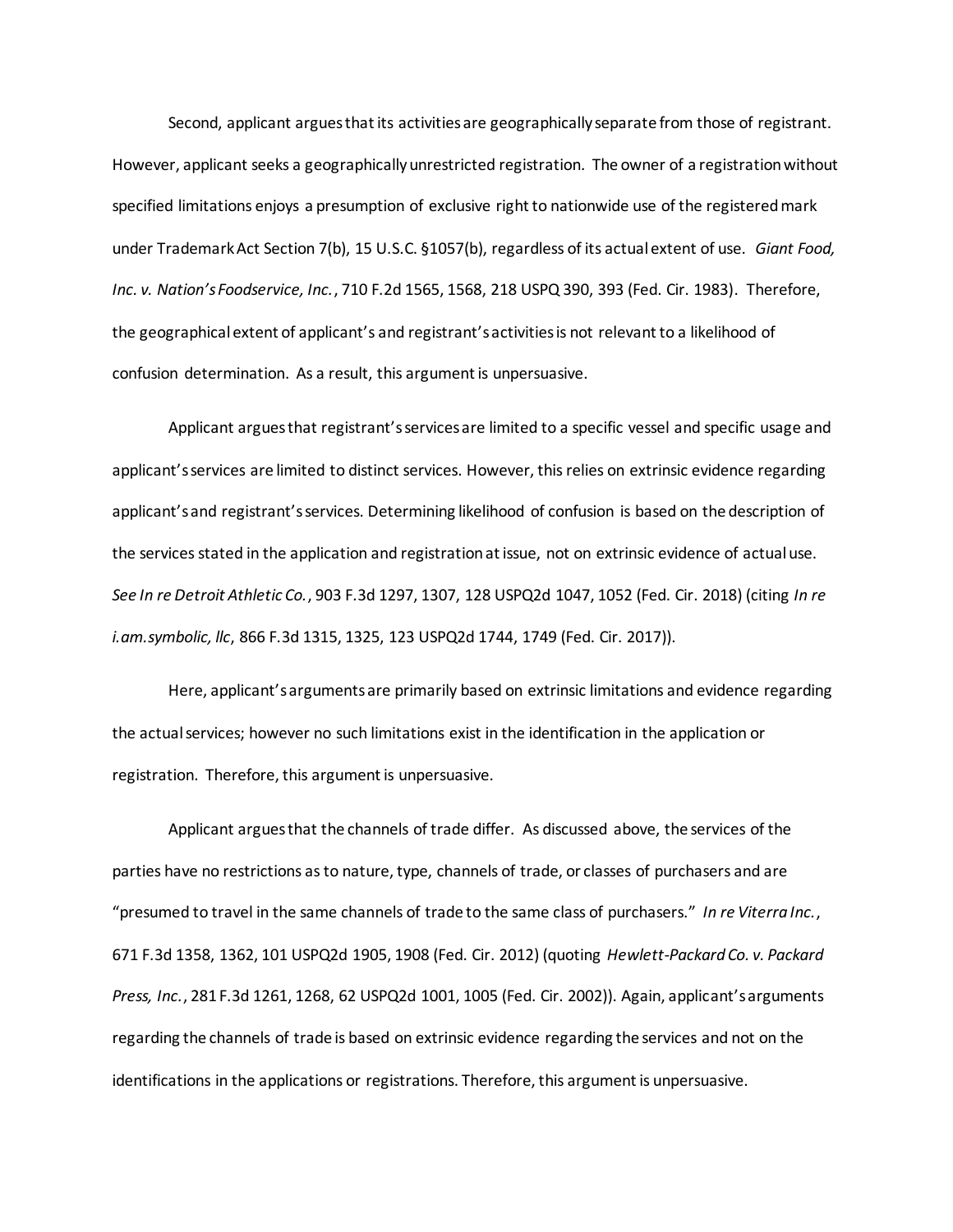Applicant argues that there is no evidence of actual confusion and it is unaware of actual confusion. "'[A] showing of actual confusion is not necessary to establish a likelihood of confusion.'" *In re i.am.symbolic, llc*, 866 F.3d 1315, 1322, 123 USPQ2d 1744, 1747 (Fed. Cir. 2017) (quoting *Herbko Int'l, Inc. v. Kappa Books, Inc.*, 308 F.3d 1156, 1164-65, 64 USPQ2d 1375, 1380 (Fed. Cir. 2002)); TMEP §1207.01(d)(ii). "[T]he relevant test is *likelihood* of confusion, not *actual* confusion." *In re Detroit Athletic Co*., 903 F.3d 1297, 1309, 128 USPQ2d 1047, 1053 (Fed. Cir. 2018) (emphasis in original). "Uncorroborated statements of no known instances of actual confusion . . . are of little evidentiary value," especially in ex parte examination. *In re Majestic Distilling Co.*, 315 F.3d 1311, 1317, 65 USPQ2d 1201, 1205 (Fed. Cir. 2003). Therefore, this argument is unpersuasive.

Applicant argues that the purchasers of the services are sophisticated. The fact that purchasers are sophisticated or knowledgeable in a particular field does not necessarily mean that they are sophisticated or knowledgeable in the field of trademarks or immune from source confusion. TMEP §1207.01(d)(vii); *see, e.g.*, *Stone Lion Capital Partners, LP v. Lion Capital LLP*, 746 F.3d. 1317, 1325, 110 USPQ2d 1157, 1163-64 (Fed. Cir. 2014); *Top Tobacco LP v. N. Atl. Operating Co.*, 101 USPQ2d 1163, 1170 (TTAB 2011). Further, where the purchasers consist of both professionals and the public, the standard of care for purchasing the goods is that of the least sophisticated potential purchaser. *In re FCA US LLC*, 126 USPQ2d 1214, 1222 (TTAB 2018) (citing *Stone Lion Capital Partners, LP v. Lion Capital LLP*, 746 F.3d. at 1325, 110 USPQ2d at 1163), *aff'd per curiam*, 777 F. App'x 516, 2019 BL 375518 (Fed. Cir. 2019).

Thus, even assuming the purchasers are sophisticated, given the similarity between the marks and the relatedness of the services, this does not overcome the likelihood of confusion between the marks.

Applicant argues that it has no intent to infringe on registrant's marks. A Section 2(d) Refusal does not require intent to infringe as part of the consideration. *See* TMEP §1207.01.